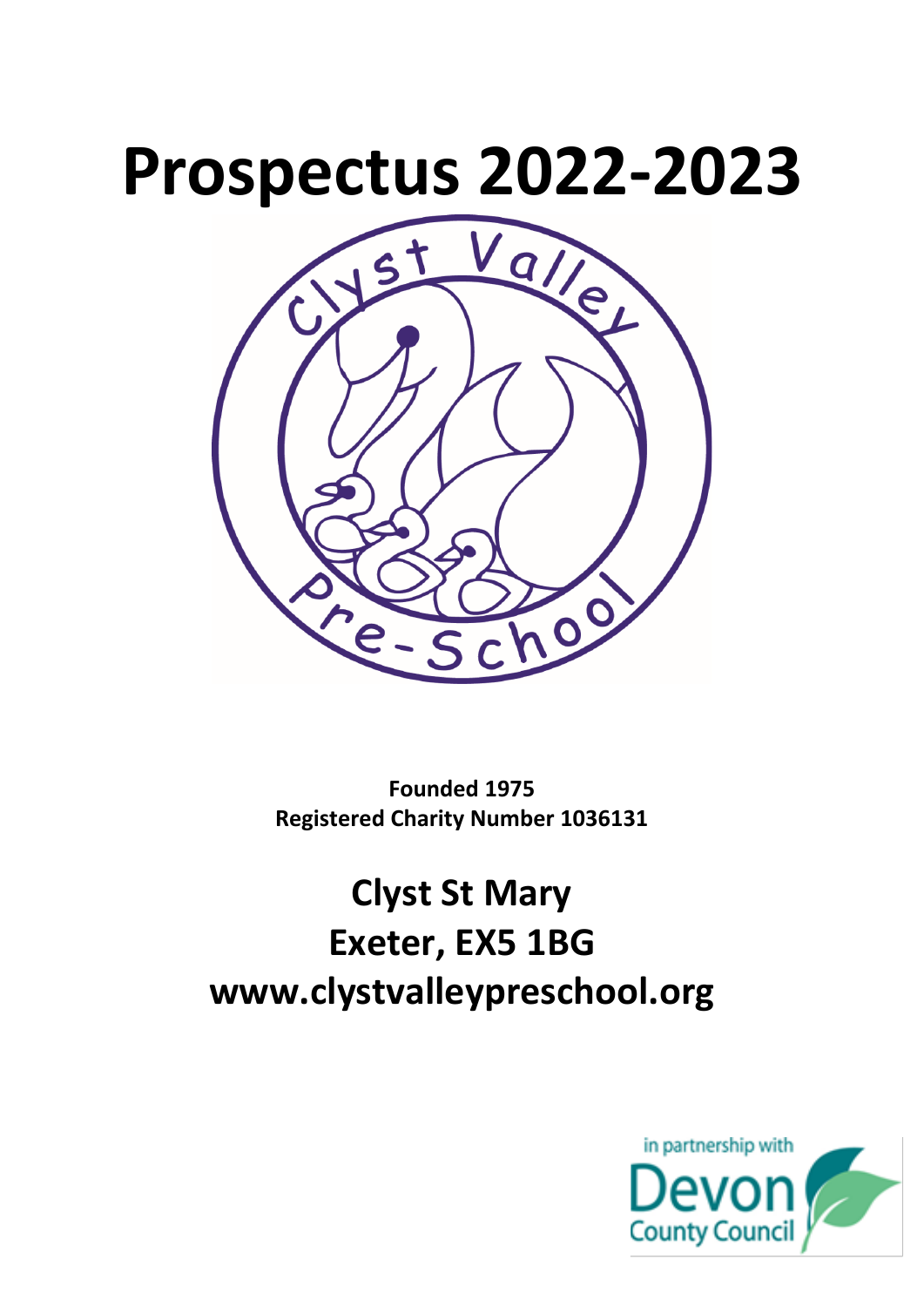# WELCOME…

Welcome to Clyst Valley Preschool.

The following information is your guide to our Preschool and attempts to answer the questions all new parents ask.

The preschool was founded in 1975 and is now located in a purpose-built building opened in April 2011, in the grounds of Clyst St Mary Primary School.

For further information, or to arrange a visit, please contact the Preschool Manager, Barbara Taylor or the Early Years Lead Teacher & Deputy Manager, Alison Leaman on 01392 876615 during normal preschool hours and term time. Alternatively e-mail: [admin@clystvalleypreschool.org](mailto:admin@clystvalleypreschool.org) or [manager@clystvalleypreschool.org](mailto:manager@clystvalleypreschool.org)

#### **CONTENTS**

- OUR AIMS & WHAT WE OFFER YOUR CHILD
- SESSION TIMES
- FUNDING & FEES
- INTAKE, ADMISSIONS & SETTLING IN
- STAFFING
- THE COMMITTEE
- PRESCHOOL SESSIONS & THE CURRICULUM
- CHILDREN WITH SPECIAL NEEDS
- KEEPING HEALTHY & SAFE
- POLICIES & DOCUMENTATION;
- CLYST ST MARY PRIMARY SCHOOL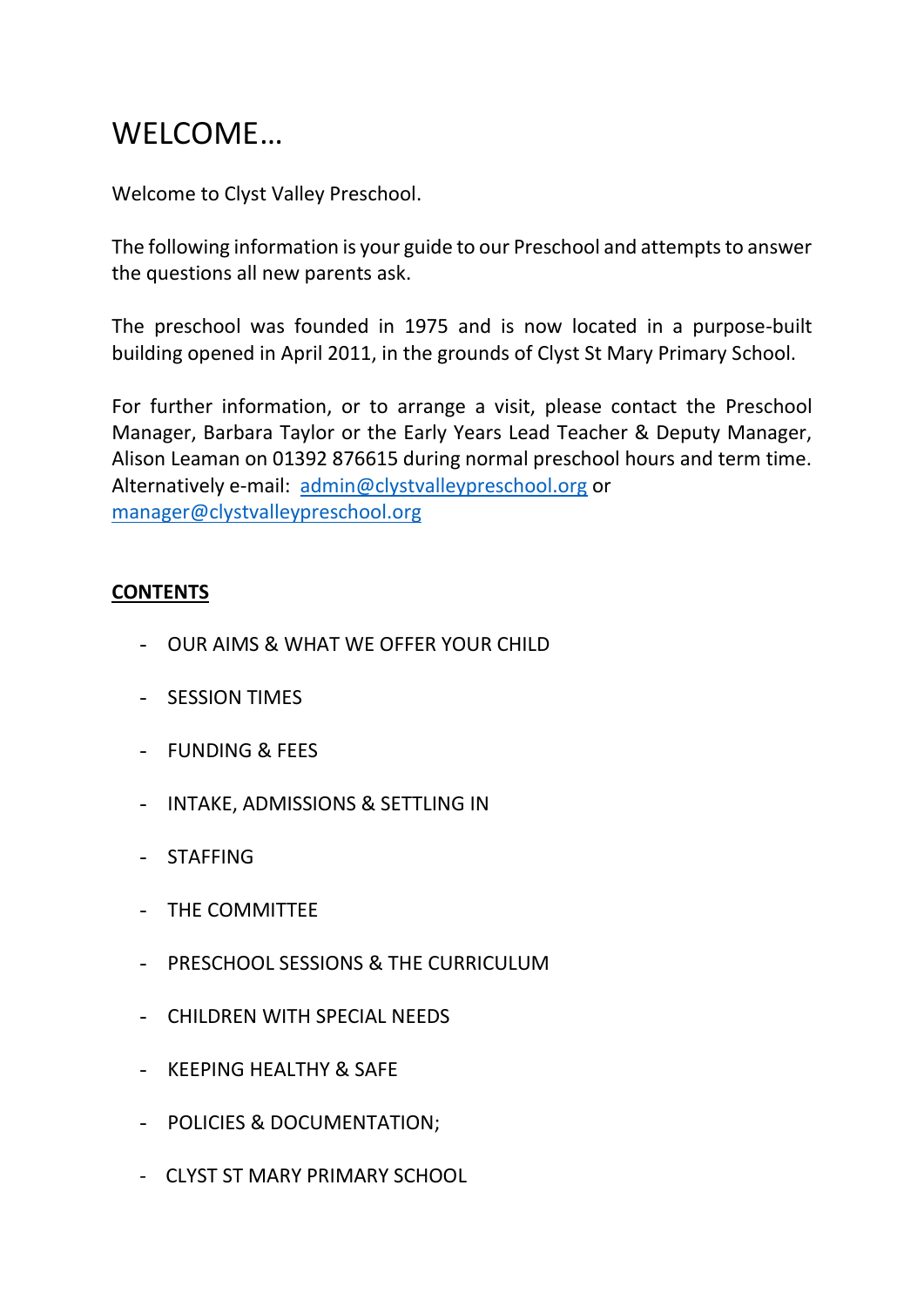## **OUR AIMS & WHAT WE OFFER**

#### **Our aim is**

- To enhance the development and education of children under statutory school age in a community-based group that involves and supports parents and families.
- To support every child in fulfilling their potential and to provide the foundation for future learning.
- To provide a safe, secure, inclusive, welcoming and stimulating environment.
- To work within a framework that ensures equality of opportunity for all children and families.

#### **We offer your Child**

- A curriculum that is based on your child's interests, needs and abilities and that follows the framework of the Early Years Foundation Stage (EYFS).
- Individual care and attention of experienced and qualified Early Years staff with the additional support of designated Key workers.
- Opportunities to build relationships and friendships with children and adults.
- Opportunities for you to be directly involved in the activities of the group and in your own child's learning and development.

#### **SESSION TIMES**

Clyst Valley Preschool is registered with Ofsted to provide care and Early Years education for a maximum of 26 children at each session, age 2 years 8 months - 5 years.

The Preschool holds sessions every day during term-time both morning and afternoon.

Morning sessions run from 9.15am to 12.15pm, and afternoon sessions from 12.15pm to 3.15pm to include lunch-time. Please see our Healthy Eating Policy for packed-lunch ideas.

Our session timetables are shown on the next page, these are a general guide only; our session timings and plans are flexible according to children's interests, curiosity and spontaneity.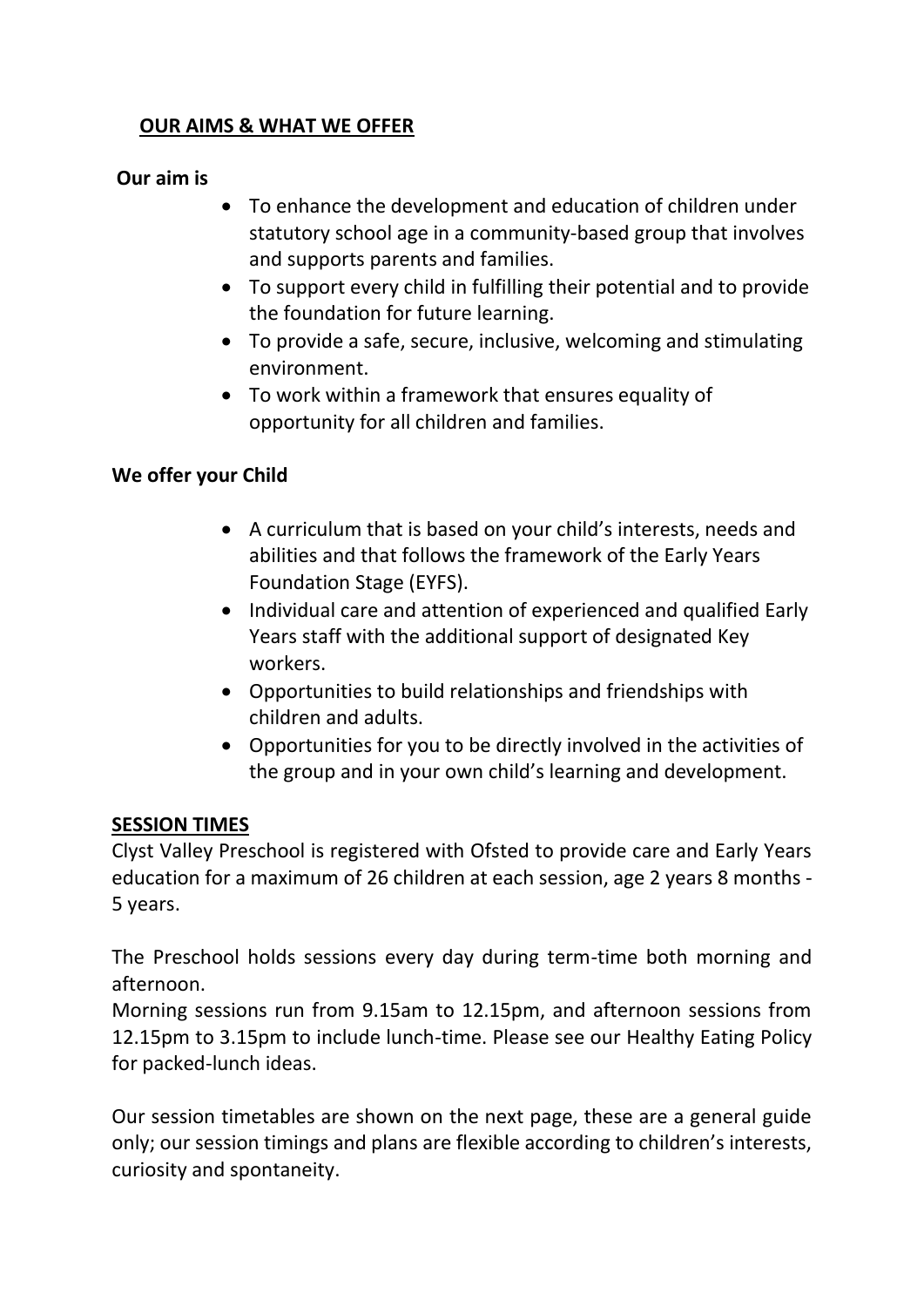# **A GUIDE TO THE PRESCHOOL ROUTINES**

| <b>FROM</b><br><b>Morning</b><br>routine. | <b>TO</b>  | <b>ACTIVITY</b>                                                                     |
|-------------------------------------------|------------|-------------------------------------------------------------------------------------|
| 9:10am                                    |            | Preschool Opens - greet parents & children.<br>(Registration)                       |
| 9:15am                                    | $9:30$ am  | Free play -choice of table-top activities                                           |
| 9:30am                                    | 9:45am     | 'Welcome' introduction to the morning.<br>Carpet time activity.                     |
| 9:45am                                    | 11:15am    | Free play, inside & out. Tabletop activities, craft &<br>messy play.                |
| $10:10$ am                                | 10:40am    | Rolling snack-time.<br>Children to select & prepare own snack, wash-up<br>own cups. |
| 11:15am                                   | $11:35$ am | Planned group/individual learning activities                                        |
| 11:35am                                   | 11:40am    | TIDY UP TIME - everyone!                                                            |
| 11:40am                                   | 11:55am    | Songs/rhymes & review of morning.                                                   |
| 11:55am                                   | 12:10pm    | Storytime.                                                                          |
| 12:15pm                                   |            | Departure.                                                                          |

| <b>FROM</b><br><u>Afternoon</u><br>routine. | TO       | <b>ACTIVITY</b>                                                      |
|---------------------------------------------|----------|----------------------------------------------------------------------|
| 12:15pm                                     |          | AFTERNOON ARRIVAL- greet parents & children.<br>(Registration)       |
| 12:20pm                                     | 13:00pm  | Wash hands and LUNCH TIME.                                           |
| 13:00pm                                     | 13:10pm  | Lunch time tidy-up & 'reading'/Storytime.                            |
| 13:15 <sub>pm</sub>                         | 14:20pm  | Free play, inside & out. Tabletop activities, craft &<br>messy play. |
| 14:20pm                                     | 14:40pm  | Group time                                                           |
| 14:40pm                                     | 14:450pm | TIDY UP TIME - everyone!                                             |
| 14:50pm                                     | 15:05pm  | Songs/rhymes & review of afternoon.                                  |
| 15:05pm                                     | 15:15pm  | Storytime.                                                           |
| 15:15pm                                     |          | Departure.                                                           |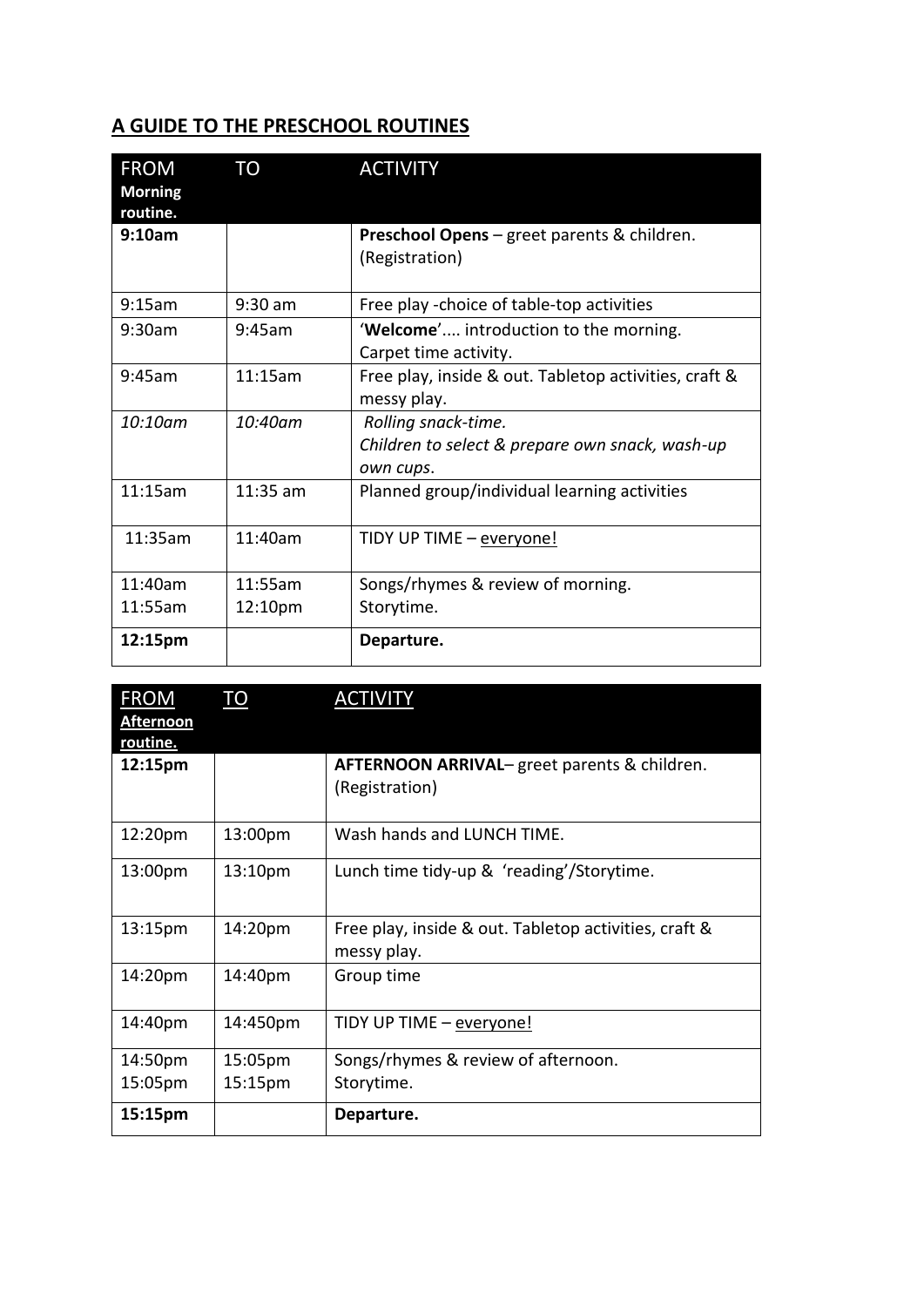## **FUNDING, FEES & ATTENDANCE.**

All children are eligible for 15 hours Early Years Universal funding the *term following* their third birthday. Children whose parents both work at least 16 hours per week may be entitled to 30 hours funding. Go to [https://www.childcarechoices.gov.uk](https://www.childcarechoices.gov.uk/) to check your eligibility and to **obtain a code.** We ask to see a copy of your child's birth certificate or passport on entry to Preschool, which then permits for us to apply for funding. The Early Years funding is then paid directly to the Pre-school from Devon County Council.

At the start of each term you will be asked to sign a pre-printed 'headcount' list from the EYF Team to verify your child's attendance and number of hours claimed here and at any other provision, (ensuring children have access to up to 30 hours if applicable).

| Child turns 3 between:                           | <b>Funding Starts:</b>                    |
|--------------------------------------------------|-------------------------------------------|
| 1 <sup>st</sup> January - 31 <sup>st</sup> March | Summer Term - after Easter holidays       |
| $1st$ April - $31st$ August                      | Autumn Term - after Summer<br>holidays    |
| $1st$ September - 31 $st$ December               | Spring Term - after Christmas<br>holidays |

See below to see when your child is entitled to funding;

If your child starts with us before they qualify for funding, the cost per hour from the 1st April 2021 is **£6.00** for two-year olds and **£5.00** for 3 year olds. Children can start Clyst Valley Preschool from *2 years 8 months,* this allows children to access early years education during the term in which they turn 3. Once your child is eligible for Universal Funding or 30 Hour Funding you may choose how many funded hours they attend (up to 30 per week) and, where you use that funding, it may be split between providers, for example 18 hours may be claimed at Pre-school while 12 hours are claimed at another nursery.

|                           | <b>Morning Session</b><br>$(9.15 - 12.15)$ | Afternoon<br>Session<br>$(12.15 - 3.15)$ | Full Day |
|---------------------------|--------------------------------------------|------------------------------------------|----------|
| Cost for 2<br>Year olds   | £18.00                                     | £18.00                                   | £36.00   |
| Cost for 3-5<br>Year olds | £15.00                                     | £15.00                                   | £30.00   |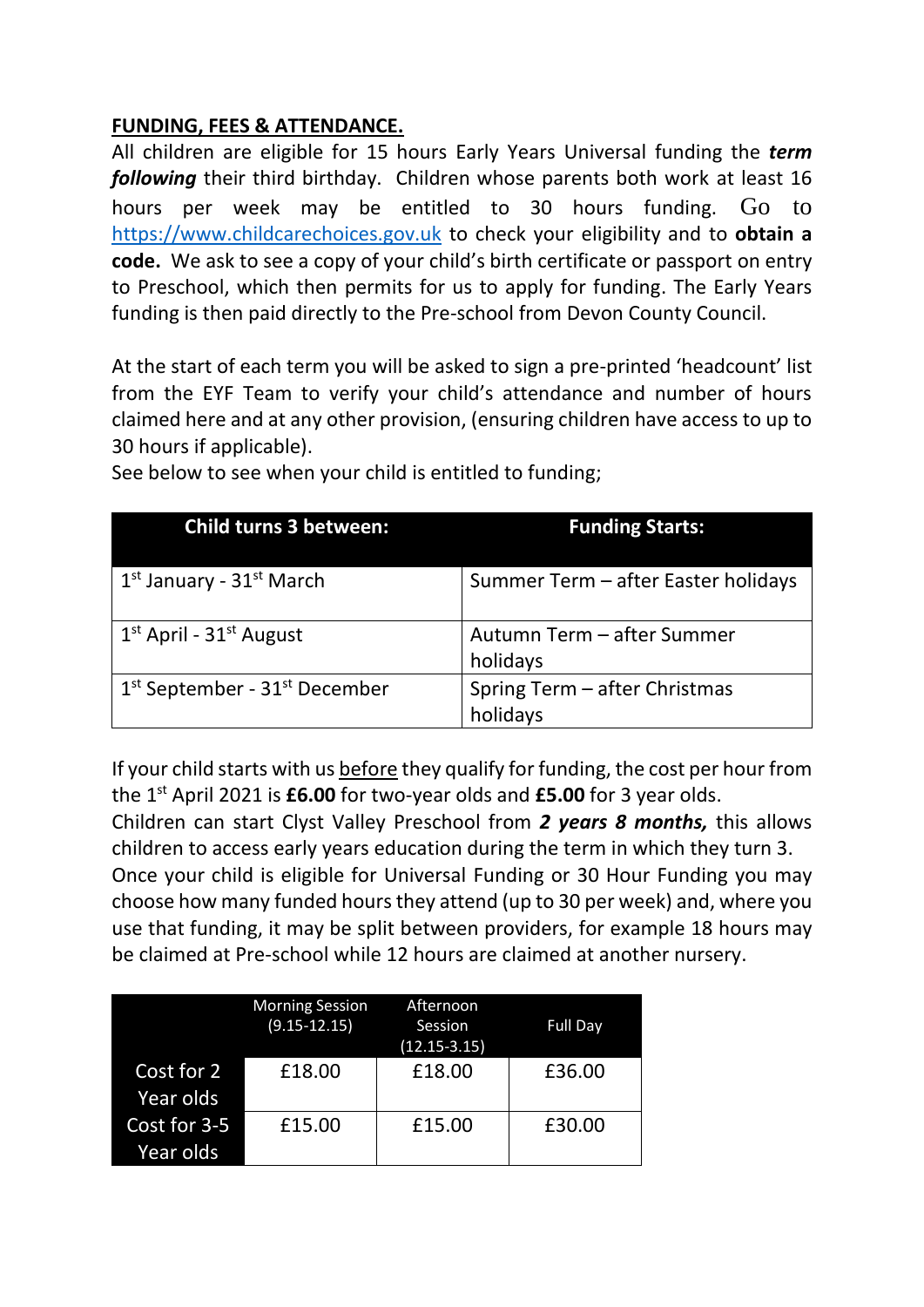If however, you choose to use all of your child's funding entitlement elsewhere; **our cost per hour is currently fixed at £5.00.** If your child just receives the 15 hours Universal Funding, you may of course pay for additional sessions.

Due to the Government requirement that the Extended Entitlement is used solely for childcare and education, we ask for a voluntary contribution from parents of £1 per day, to be used towards cleaning costs, PPE, snacks and the many resources that are available to the children e.g. paper, paint, glue, sand etc. Please note this voluntary charge is only asked for *fully funded places.*

All fees, are payable, termly, in advance, (prompt payment is always appreciated, a bill will be prepared for you by the group's administrator at the beginning of each term.) Fees **continue** to be payable if a child is absent, whether for holiday or sickness. In cases of long-term absence, parents should consult the preschool administrator for support and assistance.

If your child is unable to attend their session, please let us know, either by telephone or email [manager@clystvalleypreschool.org.](mailto:manager@clystvalleypreschool.org) If you plan to take a holiday in term time, we are required to have written notification of the dates, please ask for a form, (this form **must** be completed for **all** periods of absence, including sickness.)

Please be aware that there is a minimum required attendance to qualify for the funding. The preschool has to conduct a self-audit each term and repay any child's funding where attendance does not meet the required number of sessions, the preschool can then invoice the parents for this money. All fees are reviewed and set at the Annual General Meeting, usually held in October.

**\*Please note if a space is no longer required, we require a very minimum of 4 weeks notice, in writing, likewise any changes of days/sessions that you require must be put in writing, thank you.** 

# **INTAKE, ADMISSIONS & SETTLING IN**

Children may start preschool at either the beginning of a new term or halfterm, as and when they are 2 years 8 months.

Applications are invited from all, however, if the number of applications exceeds the available spaces, places will be allocated by following our **Admissions Policy.**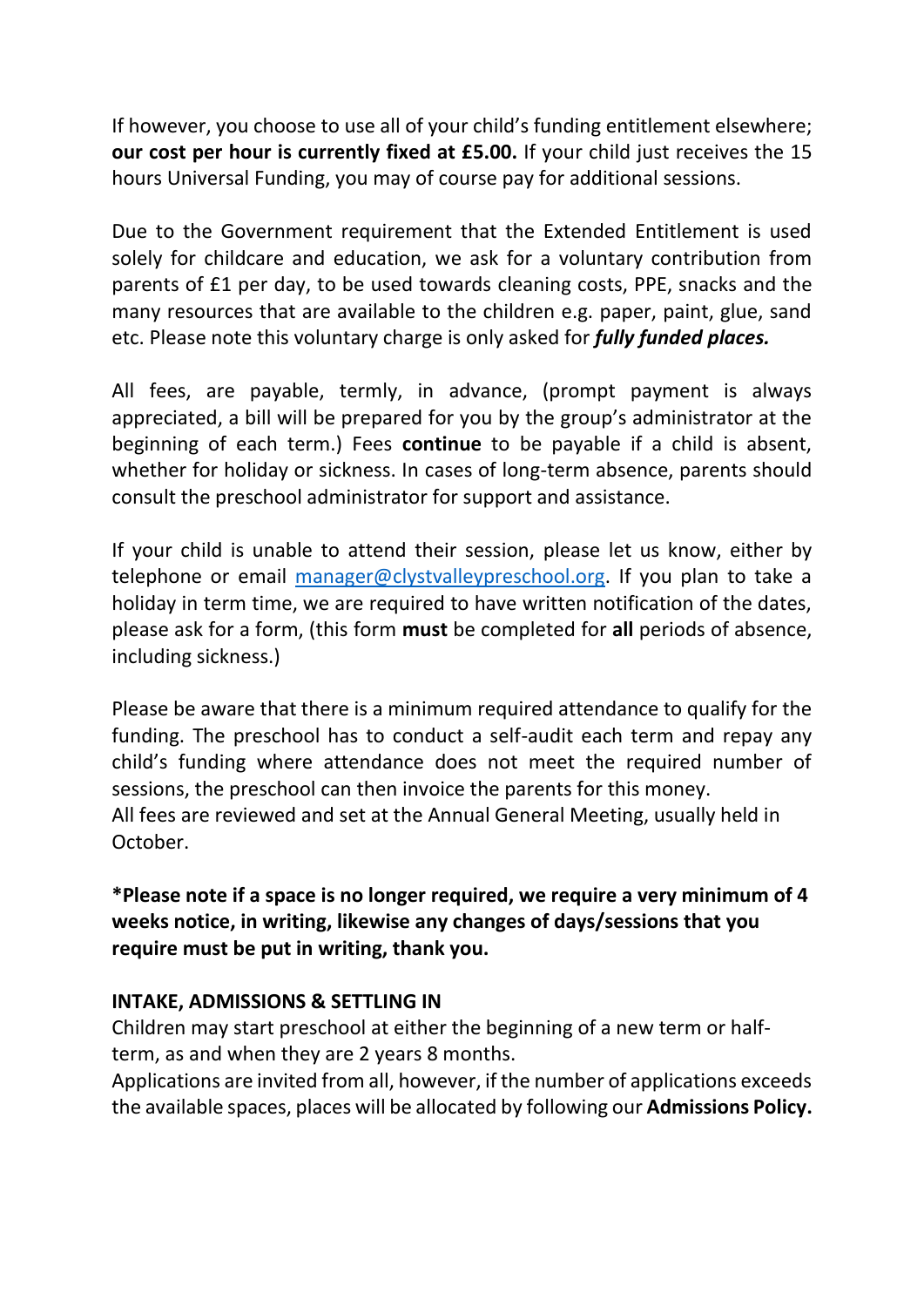This is an exciting time for your child and settling into preschool can sometimes take time. Preschool staff are committed to being flexible and supportive, especially during these initial few weeks, and we are very aware that this may be the first time your child has been left with someone other than family. We feel it is important not to rush this transitional period and parents/carers are welcome to stay until your child is happy and relaxed, please do not worry if your child appears to be taking longer to settle than others. We understand if you feel your child needs a more gradual start, so we are happy for you to stay with them, for reassurance & encouragement, joining in with activities and then maybe leaving for a short period of time before returning and collecting them. Some parents gradually increase the amount of time they leave their child for, building up to a full day etc. Of course, you can ring the preschool to check all is O.K. at any time. Please remember, we want you to feel comfortable and confident that you child is settled and happy.

Every child at preschool has an allocated **key person** who you will be introduced to when your child starts. We operate a system where each key person works under the lead of, and in partnership with, one of our Early Years Teachers. This ensuresthat one of your child's key workers is always present at his/her sessions and that staff work together assessing and planning for your child's learning. When your child first starts at preschool, your key person will help your child settle in and get to know their interests and needs. Throughout your child's time at preschool, they will support your child's learning by observing, planning and offering appropriate activities to benefit his/her development, they are also your point of contact for information, support and advice.

Parents /carers are welcome to participate in preschool sessions, this can be an ideal opportunity to see your child interacting, working and learning with other children and adults, it also gives your child the opportunity to meet other unfamiliar adults in a safe and friendly environment. Children like to show their parents all the activities and toys and they enjoy feeling special when it is **their** parent who is helping. Dads find that they are especially popular when they visit! Sometimes parents are willing to share a musical talent or talk about their job with the children, this is always very much appreciated, don't be shy about letting staff know of your talents.

The staff truly respect and view parents as partners, the group really values all parental involvement. We acknowledge and understand that you are your child's first and most important educator, and as such, have the most knowledge about your child, their likes, dislikes, and personality. By chatting together and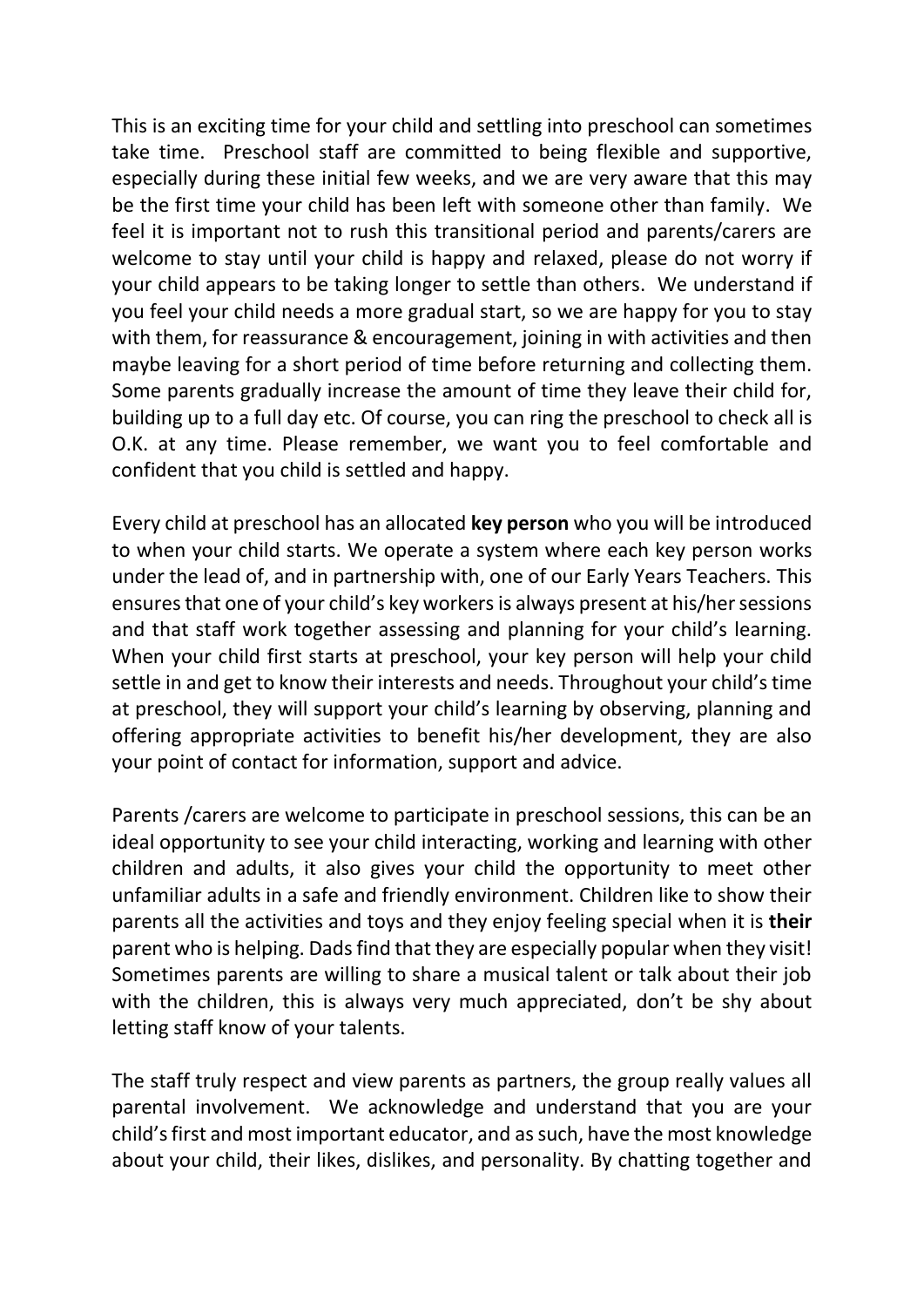sharing information regularly we can really enhance their learning experiences and development, and by finding out all we can about their family, home-life and even birth, with our **'This Is Me'** booklets, we can really understand and plan for their needs and interests.

#### **PRESCHOOL STAFF**

**Our Preschool staff are experienced, professionally qualified and long-serving.**

| <b>NAME</b>       | <b>POSITION</b>                 | <b>QUALIFICATION/EXPERIENCE</b>              |
|-------------------|---------------------------------|----------------------------------------------|
| <b>Barbara</b>    | <b>Preschool Manager</b>        | <b>DPP- Diploma in Preschool Practice</b>    |
| <b>Taylor</b>     | <b>Early Years Teacher</b>      | <b>Foundation Degree - Early Years</b>       |
|                   | Safeguarding                    | <b>BA(Hons) - Early Childhood Studies</b>    |
|                   | Deputy Officer.                 | <b>EYP - Early Years Professional Status</b> |
|                   | Group                           | Safeguarding Level 3                         |
|                   | Administrator.                  | <b>Food Hygiene Certificate</b>              |
|                   |                                 | <b>Allergen Awareness</b>                    |
| <b>Alison</b>     | <b>Deputy Manager</b>           | <b>NVQ 3 Early Years/CCLD</b>                |
| Leaman            | <b>Lead Early Years Teacher</b> | <b>Foundation Degree - Early Years</b>       |
|                   | <b>SENDCo</b>                   | <b>BA(Hons) - Early Childhood Studies</b>    |
|                   | <b>Safeguarding Lead</b>        | <b>EYT - Early Years Teacher Status</b>      |
|                   | <b>Officer</b>                  | <b>Paediatric First Aid</b>                  |
|                   |                                 | Safeguarding Level 3                         |
|                   |                                 | <b>Food Hygiene Certificate</b>              |
| <b>Katie</b>      | <b>Early Years Teacher</b>      | <b>BSc (Hons) Education &amp; Psychology</b> |
| Wyman             | <b>Preschool Assistant</b>      | <b>EYT - Early Years Teacher Status</b>      |
|                   | <b>Behaviour</b>                | Paediatric First Aid                         |
|                   | <b>Management</b>               | Safeguarding Level 2                         |
|                   | Lead.                           | <b>Food Hygiene Certificate</b>              |
| Sophie            | <b>Preschool Assistant</b>      | <b>NVQ3 - Early Years Educator</b>           |
| <b>North</b>      | <b>Health &amp; Safety</b>      | Paediatric First Aid                         |
|                   | Lead                            | Safeguarding Level 2                         |
|                   |                                 |                                              |
| Gemma             | <b>Preschool Assistant</b>      | <b>NVQ3 - Early Years Educator</b>           |
| <b>Fairfield-</b> | <b>Well-Being &amp;</b>         | <b>BSc (Hons) Counselling</b>                |
| <b>Sampson</b>    | <b>Mental Health</b>            | <b>First Aid</b>                             |
|                   | Lead                            | Safeguarding Level 2                         |
|                   |                                 |                                              |
| <b>Clare</b>      | <b>Preschool Assisitant</b>     | <b>NNEB</b> - level 3                        |
| Hayward           | <b>One-to-one support</b>       | Safeguarding Level 2                         |
|                   |                                 |                                              |
| Pam               | <b>Preschool Assistant</b>      | <b>NVQ2- CCLD</b>                            |
| <b>Martin</b>     | Occasional, & 1:1 work          | <b>Food Hygiene Certificate</b>              |
|                   | Bank/sickness cover.            | Safeguarding Level 2                         |
|                   |                                 |                                              |

*\*All employees undergo full disclosure/police checks- for details; please see our Safeguarding Policy.*

# *THE COMMITTEE'S ROLE*

Parents and families are fundamental to the existence of our preschool and Clyst Valley Preschool values everyone; on entry each family becomes a member of the group and has a voice in the running of the preschool. Parents elect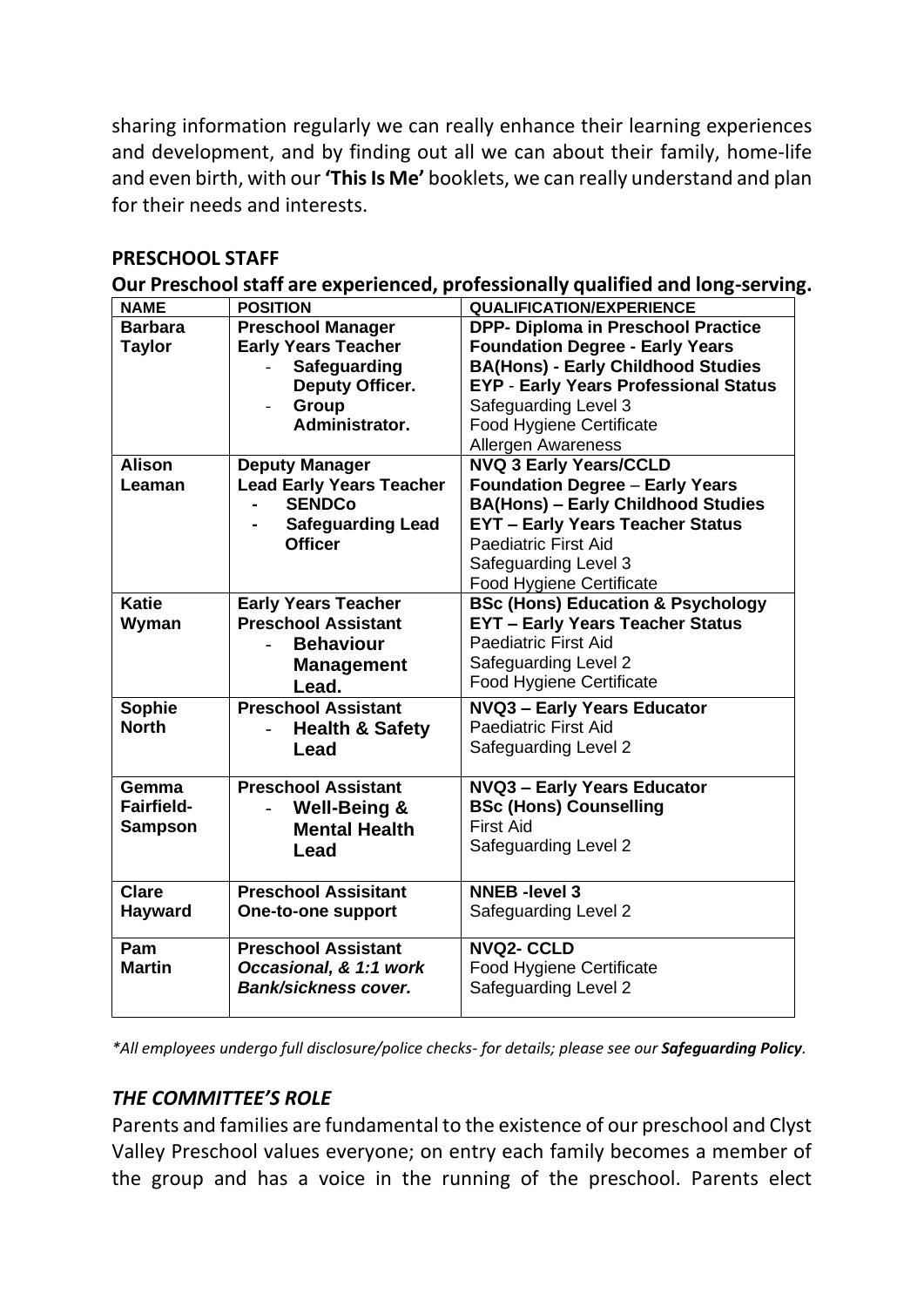committee members at the AGM who in turn employ the staff and manage the legal running of the group.

We have a very active volunteer Management Committee (consisting of elected parents & carers.) The committee comprises of officers, the chairman, secretary and treasurer as well as ordinary members, and is always open to new members. Committee meetings are generally held each term and an AGM is held in October/November, this is an excellent forum for all the users of the group to discuss and plan for the future.

## **THE CURRENT PRESCHOOL COMMITTEE**

| <b>OFFICERS:</b>   |                      |
|--------------------|----------------------|
| <b>CHAIRPERSON</b> | - Vicky Tonkin       |
| <b>TREASURER</b>   | - Rachael Kightley   |
| <b>SECRETARY</b>   | - Francesca Williams |

#### Committee Members-

Alison Leaman – \*Ofsted Nominated Person & Staff Rep. Rachel Heywood Becky Sluman Anna Whittaker Peter Hale

*\*All committee officers have undergone full DBS disclosure.*

There are many opportunities to meet other parents and families throughout the preschool year, we hold regular events such as Sports Day, Easter Egg Hunts, Summer Fete's etc and the children perform in both Christmas and Graduation shows and enjoy summer trips.

The Pre-school is a member of the Early Years Alliance, and as a result benefits from many services including expert guidance and legal help for the committee, comprehensive insurance cover, parent and staff training opportunities and professional publications.

The group is a registered charity, and like most we often have to boost the bank account by fundraising, for example we have recently held a Fun Day in order to purchase a new mud kitchen for the garden. So, your ideas, talents, contacts, help and support will always be very much appreciated!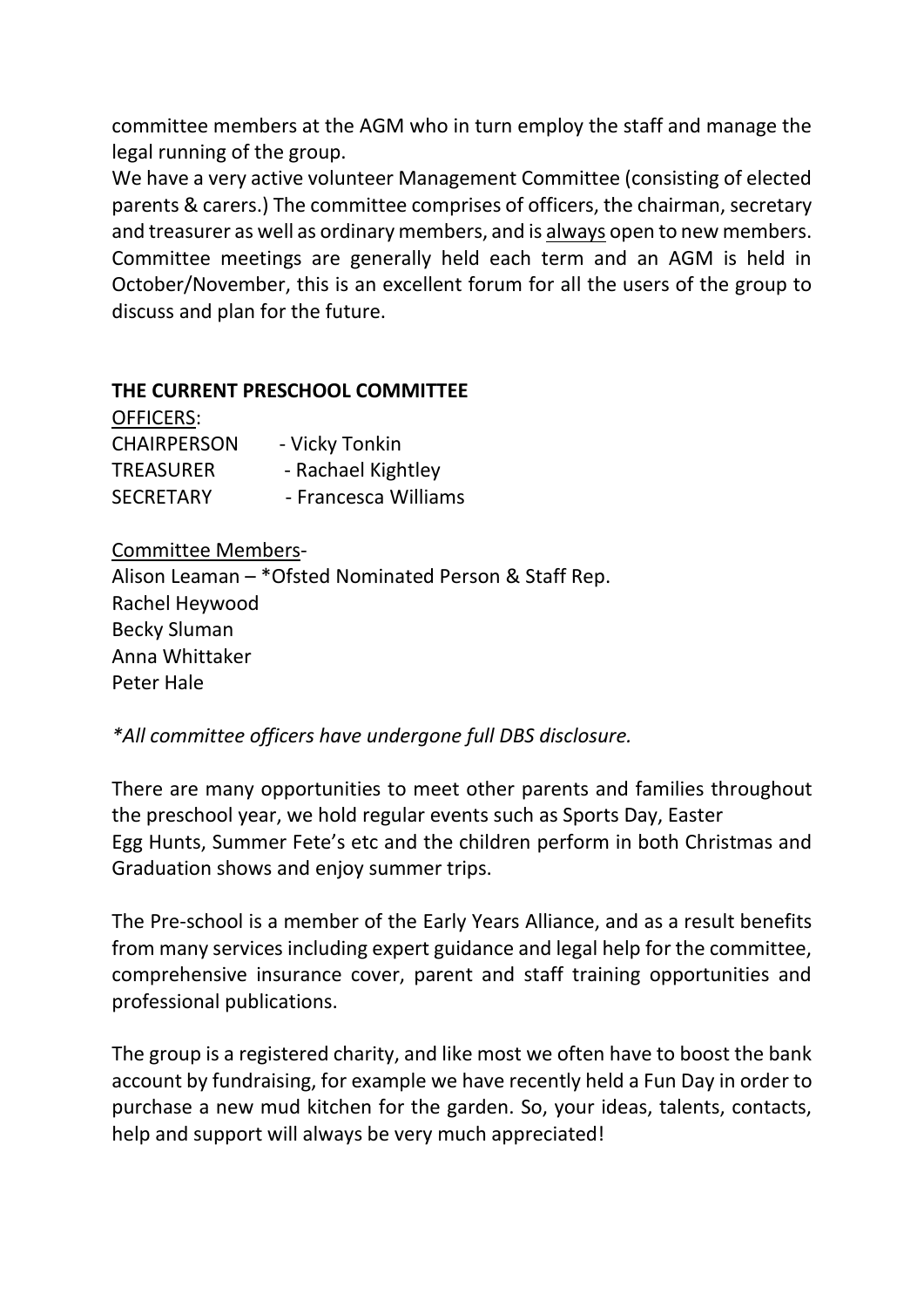# **SESSIONS AND CURRICULUM**

A variety of equipment and activities are presented at each session to enable your child to develop physical, social and cognitive skills. We operate a "learning through play" philosophy, but also teach through guided experiences, by modelling, by supporting children in their explorations and investigations, & by delivering fun & engaging activities. These also include structured, carefully planned activities with clear learning intentions designed to extend your child, and teaching in small groups; staff are always on hand to support and encourage the children in their learning.

Our Preschool 'curriculum' is based on the Early Years Foundation Stage (**EYFS**) 2021 & to the **Birth to Five Matters** Guidance document produced by the Early Years Coalition, which is composed of 16 early years sector organisations including the Early Years Alliance of which we are a member.

Children progress and develop towards achieving Early Learning Goals by the end of the Foundation Stage; (the end of their Reception year of compulsory schooling).

Of course, children progress and learn individually, at their own pace and led by their own interests and experiences, staff continually observe, assess, and offer learning opportunities to support learning, progress, development and interests.

The **EYFS** features these four main principles and guiding themes:

- 1. A Unique Child
- 2. Positive Relationships
- 3. Enabling Environments
- 4. Learning and Development.

And recognises the different ways children learn; through,

- Playing and exploring
- Active learning
- Creating and thinking critically.

There are 7 areas of learning and development in the EYFS, this shapes our preschool Curriculum, with each area delivered and guided by the principles above.

Although it must be understood that all 7 areas are important and interconnected, there are **3 PRIME AREAS** that are particularly crucial for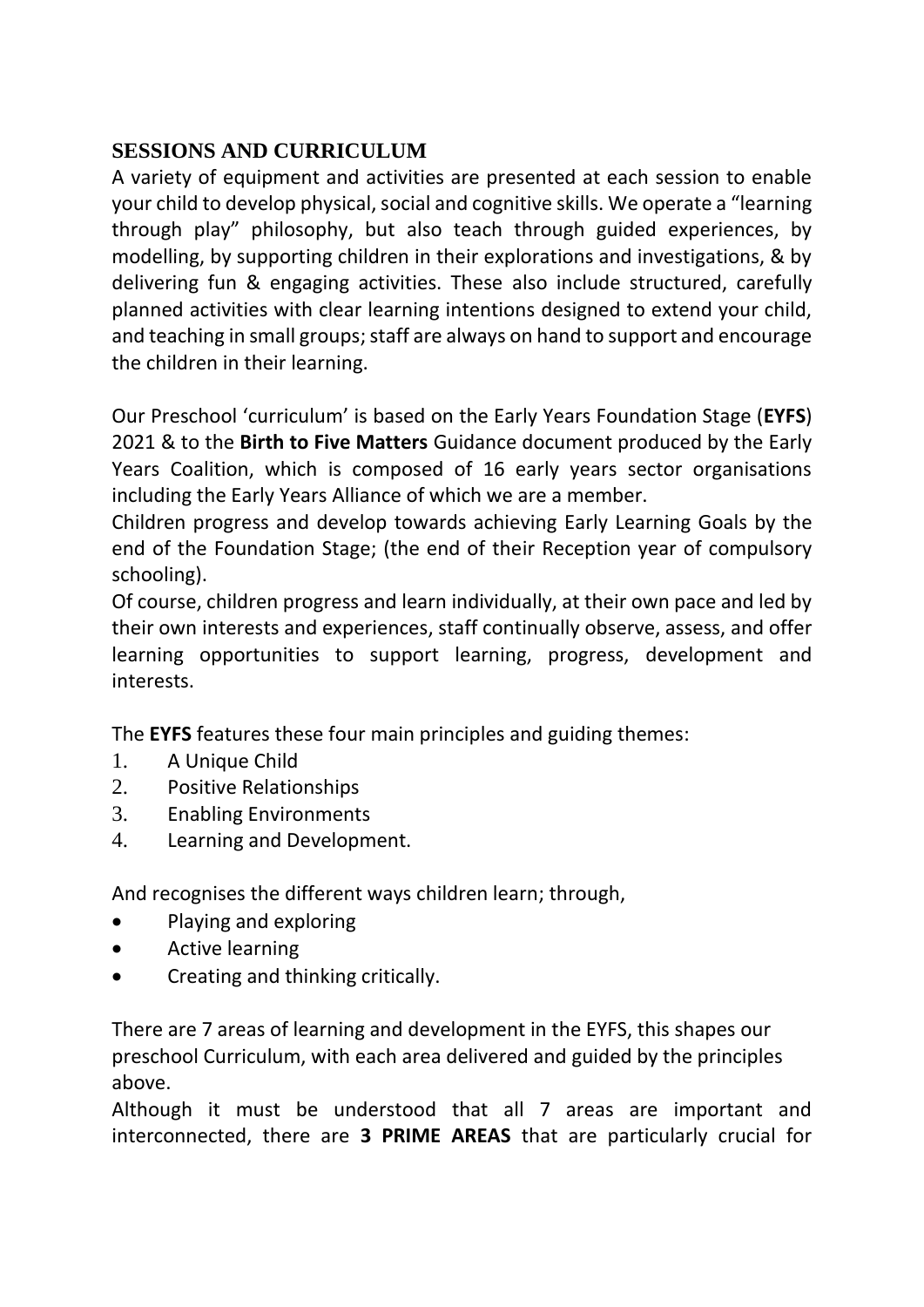igniting children's curiosity and for building their capacity to learn, form relationships and thrive, these are;

- 1. Communication and Language
- 2. Personal, Social and Emotional development.
- 3. Physical development.

A further **4 SPECIFIC AREAS** detail areas through which the 3 Prime areas are strengthened and applied, these are;

- 1. Literacy
- 2. Mathematics
- 3. Understanding the world
- 4. Expressive arts and design.

Our curriculum is described below, although it must be acknowledged and understood that each area should not be considered in isolation, as activities, skills and learning are holistic and interlinked.

# *What we want our children to learn ….*  **PRIME AREAS:**

#### COMMUNICATION & LANGUAGE:

We understand that children's spoken language underpins all areas of learning & development. We want our children to be able to be able to converse & enjoy social interactions, these back & forth interactions form the foundation for language & cognitive development. Our children will be encouraged to use gestures, language & to develop their vocabulary; they will be supported in this by adults modelling, commenting on their actions, explaining, echoing back, & by adding words & introducing new words so developing & widening children's vocabulary & offering quality conversations. Children will be supported & encouraged in their interactions with their peers. They will be encouraged to share their own ideas & express their point of view & feelings, they will understand simple questions & ask such questions themselves. Children will engage in role-play & small world play developing their imagination & interactions with others. They will use the correct word endings, intonation & the correct volume when talking, & learn to take turns in conversations, listening to a response before replying. They will develop their language & thinking skills to use talk to connect their ideas.

Children will develop an awareness of plurals & correct tenses, begin to use past, present & future forms accurately, & understand prepositions, opposites & other concepts. Children will develop their listening skills & attention span to be able to follow instructions, learn rhymes & poems, enjoy repeated refrains,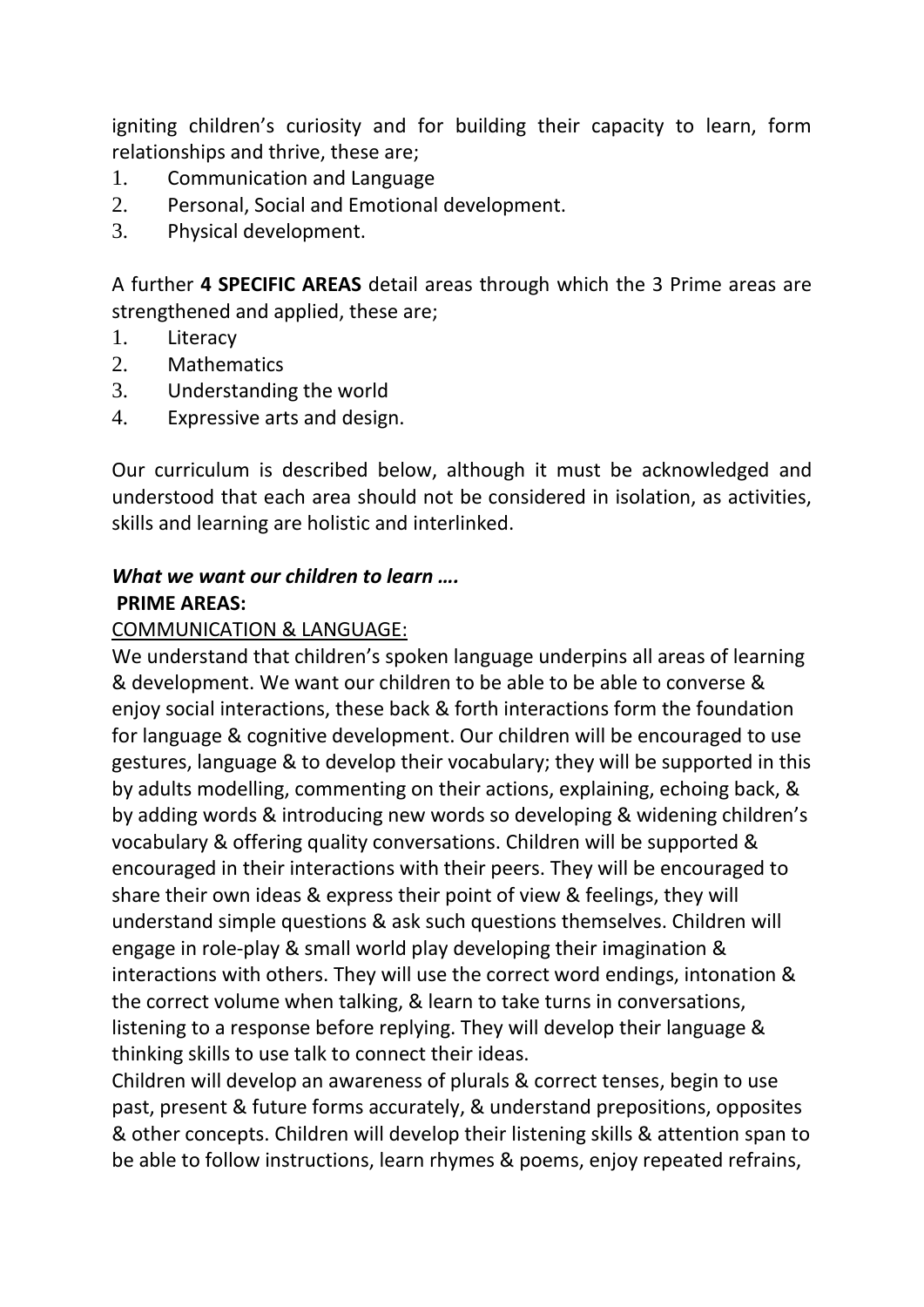engage in story-time & non-fiction books. They will develop their focus & concentrate for longer periods on their chosen activity.

#### PERSONAL, SOCIAL & EMOTIONAL:

The development of Personal, social & emotional skills is not only crucial & fundamental to children's cognitive development, but also to them going onto leading happy, healthy lives. We recognise that importance of attachments & that children need to build strong, warm & supportive relationships with adults. Children need to understand their own feelings & those of others, they will be supported in learning how to manage & safely explore their emotions & why/how others may be feeling, they will be encouraged to seek comfort or help from others when required. Children will learn to be kind, social, considerate & helpful, developing empathy. They will be supported in their social interactions, making friendships, learning how to take turns, to share, cooperate & solve conflicts peaceably.

Children will develop their sense of self, knowing their own name, knowing what makes them unique & developing autonomy, by asserting their own ideas & preferences, & making choices. They will develop their ability to follow rules, accept boundaries & understand why these are needed. They will be encouraged to talk about actions & behaviour, including consequences. They will develop a sense of responsibility & community & enjoy what it means to be part of a group. Children will learn to notice similarities & differences, to accept other's needs & opinions, & to develop a sense of fairness. They will develop 'effort control' & the ability to wait. Children will develop confidence in new situations & in their own ability, building resilience, focus & perseverance & a secure platform from which to achieve, enjoying genuine praise. They will ask for help when they need it & develop flexibility, adapting to change with support. Children will learn how to look after their own belongings & themselves, understanding what it means to be healthy with regards to food, exercise, & hygiene.

#### PHYSICAL:

The development of a child's physical skills are vital for all-round development & well-being, & for pursuing a happy, healthy & active life. Children will develop their gross motor skills & movement, developing strength & coordination, body control, balance & stability, agility & spatial awareness; as core muscle strength is necessary to achieve good posture for future learning. They will have daily access to outdoors & will be encouraged to consider the weather in their use of equipment & clothing. Children will use their growing body control & large muscle movements to move confidently, in a variety of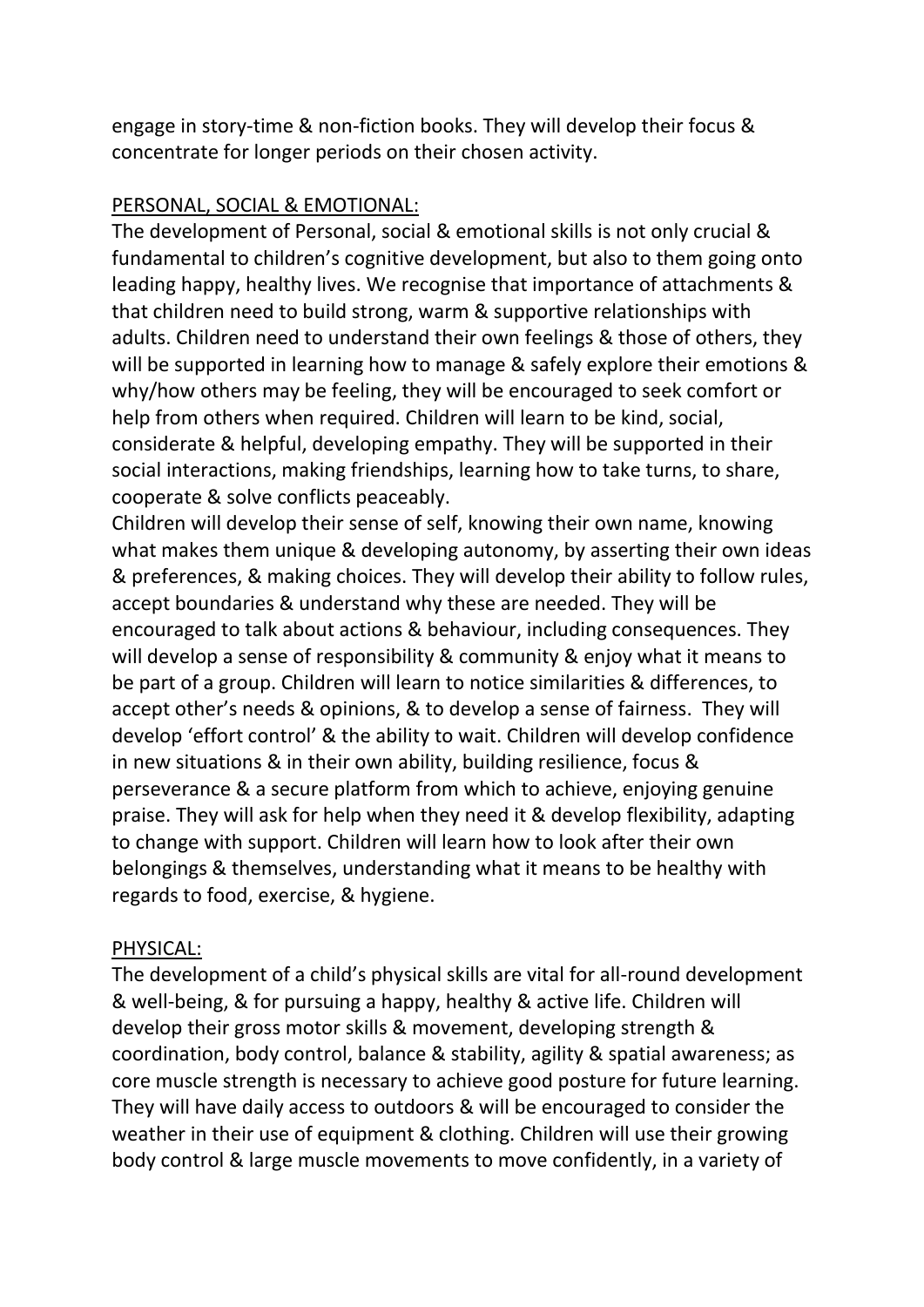ways, & to use resources such as flags, sweeping brushes, parachute games, spades, bats & balls, bikes & trikes, climbing apparatus etc. Adults will support & encourage children to be active, brave, to explore, & to collaborate. They will learn to understand & consider the need for safety, how to use equipment safely, & to assess their own risks. Children will be supported to participate in teamworking.

Children will learn to coordinate & sequence movements in response to music, & to put on & take off trousers, coats & shoes etc. Children will become increasingly independent with self-care, gaining bladder &bowel control, learning how to use the toilet, & understanding the need for hygiene with the supportive encouragement of adults. They will develop an understanding of healthy practices, including hand washing, sun safety, sleep, exercise, a healthy diet & oral health. They will become independent in accessing & pouring water, opening lunches & feeding themselves, becoming more competent with a knife, fork & spoon. Children will be encouraged to use their senses to explore; to try new foods, to discover textures, smells & sounds.

Children will develop their fine motor skills, confidence & proficiency, using a range of small resources & one-handed tools such as peg boards, jugs, threading, clothes pegs, paintbrushes, scissors & pencils. They will develop precision, hand-eye coordination, pincer grip, application of pressure & a dominant hand.

#### LITERACY:

Literacy is about understanding & learning to be understood, literacy skills are established in quality interactions & experiences of talking, singing, playing, reading & writing. We understand the importance of children developing a lifelong love of reading & by experiencing a range of texts in a variety of ways. Children will have access to a wide range of literature; fiction & non-fiction, picture books, posters, early reading activities & resources, they will enjoy daily story time & will be encouraged to participate in songs, poems & rhymes. They will take books home to share with parents & carers weekly. Children will learn to hold books the correct way up & to turn the pages oneat-a-time, from front to back, they will learn that print carries meaning, & that in English we read from left to right, they will learn that text consists of words & that words are made up of letters. Children will be encouraged to talk about stories, & begin to understand story structures, they will anticipate & predict what might happen next. Children will be encouraged to ask questions, describe, share their thoughts & develop their own stories in their play. Children will be encouraged to identify & clap syllables, segmenting words.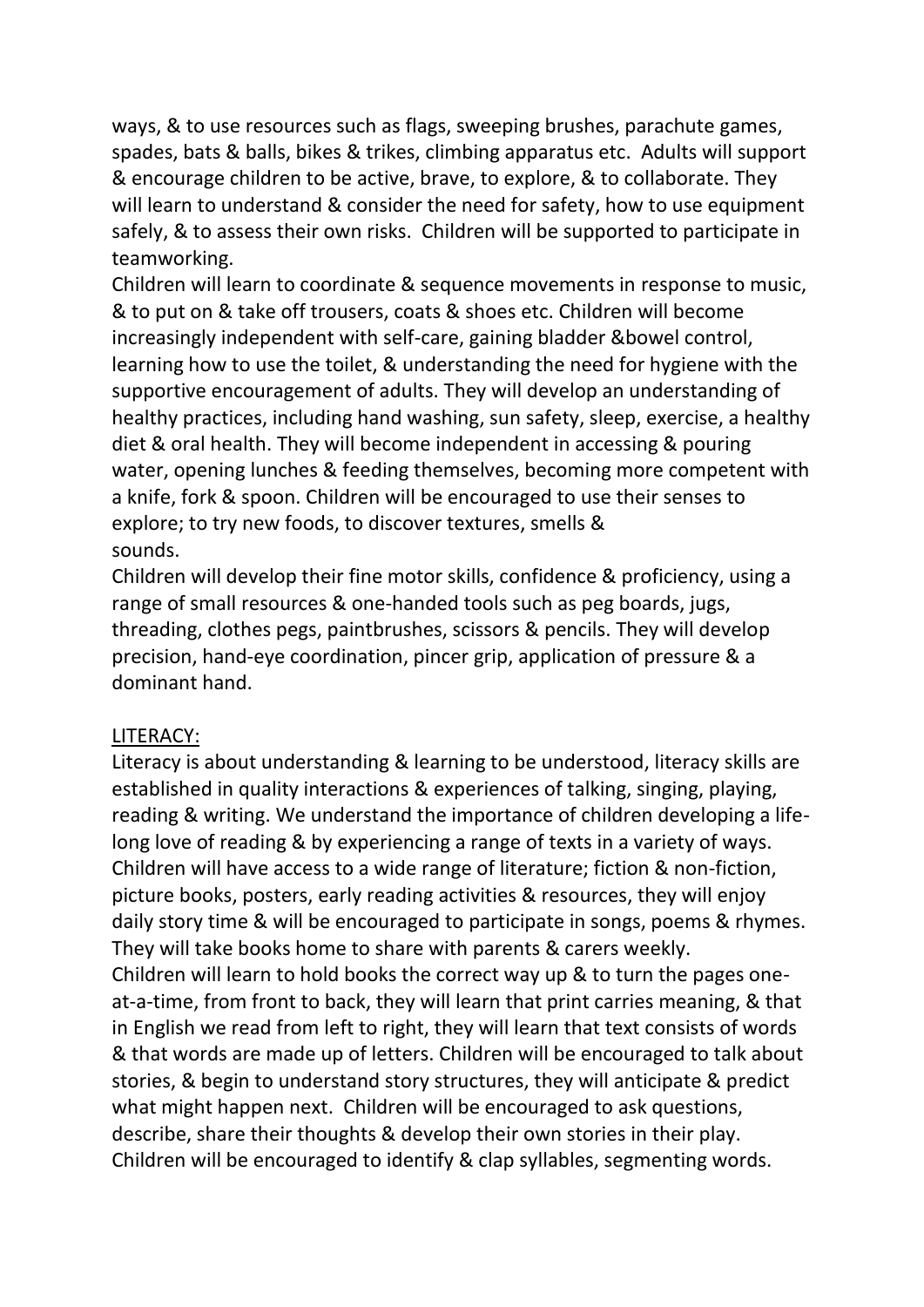They will begin to rhyme words & understand alliteration. Listening skills will be practiced & developed, children will begin to identify the initial sounds in words & names. Children will learn to identify their own names, & those of some of their friends. They will begin to identify phonetic letter sounds by participating in Letters & Sounds activities, going onto blend sounds. They will learn individual written letters & will match some letters to their sounds.

Children will be encouraged to participate in mark-making activities, using a range of resources, they will develop their pencil control, using a whole hand grip then a tripod grip & will learn to apply the pressure required to 'write'. Children will begin to give meaning to these marks. They will learn to write their own names, & some familiar letters & words accurately.

#### MATHEMATICS:

Mathematics for young children involves developing an understanding of number, quantity, shape & space. Every child requires a strong mathematical foundation built through playful explorations, quality interactions, & by investigating shapes, space & measures. Children will become confident counters, developing an awareness & understanding of number sequencing. They will begin to subitise & link numerals to quantity. Children will be encouraged to develop a deeper understanding of numbers to 5, then to 10, eg ways to make a number, recognising the relationship between numbers. They will be encouraged through songs & rhymes etc to represent numbers with their fingers. Children will be offered frequent opportunities & a wide variety of resources, play & activities to develop & apply their growing understanding of number. They will develop & extend their mathematical vocabulary to understand & describe position, size, order, & measures, & to aid their problem solving, creative thinking & the following of directions. They will compare & sequence, notice & recreate patterns. Children will develop an awareness of time & how it is measured, the vocabulary used will include soon, next, after, this morning etc. Visual timetables will also measure time & sequence routines.

Children will be given varied opportunities to develop spatial reasoning skills, through den building, block play, natural resources & construction etc. They will explore shapes, geometric, both 2D & 3D, talk about their properties & investigate how they fit together.

#### UNDERSTANDING THE WORLD: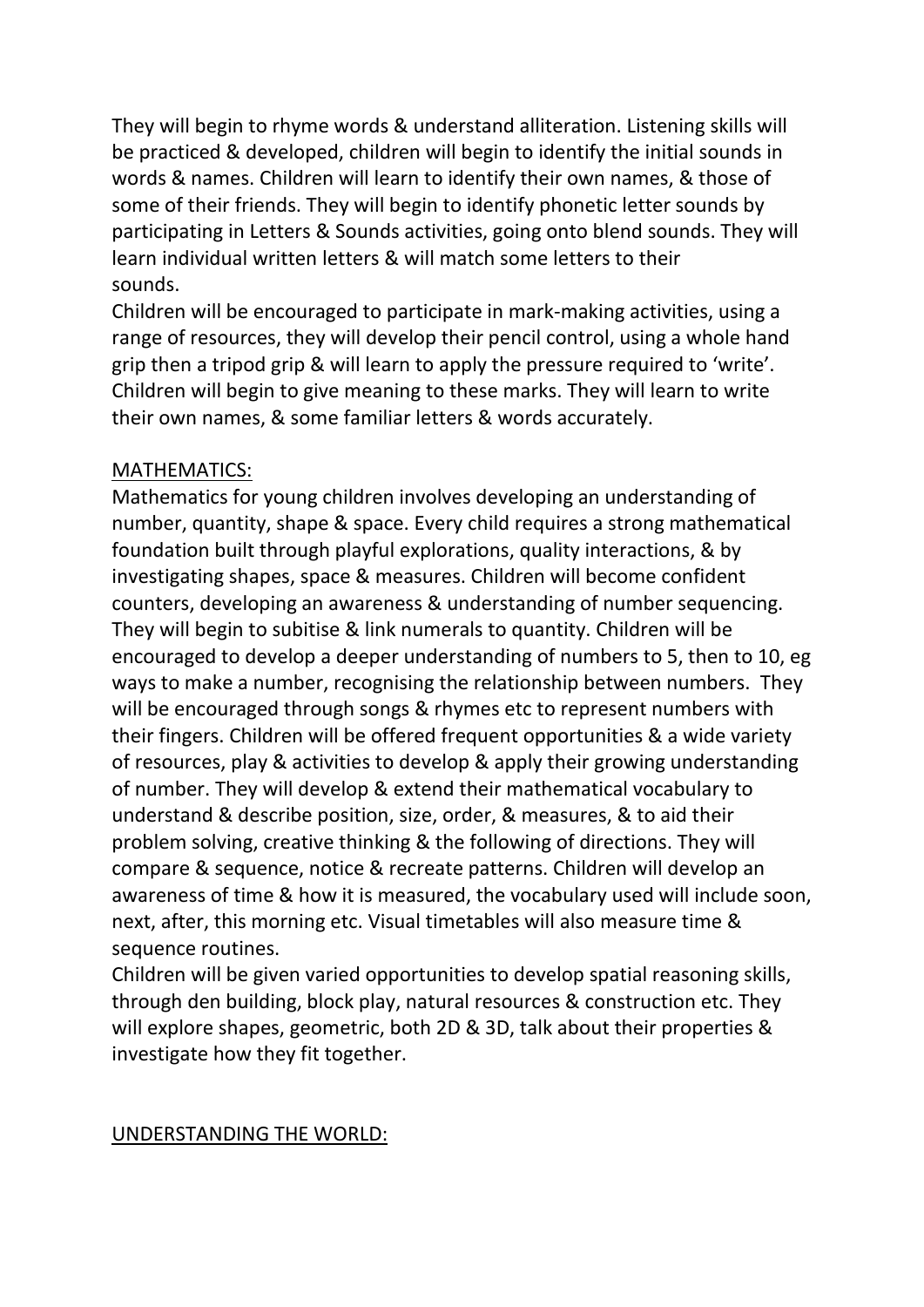An understanding of the world supports children to make sense of their expanding world around them, & their place within it. Children need to develop an understanding of our culturally, socially, technologically & ecologically diverse world. They will be encouraged to develop curiosity, & to explore, investigate & examine natural resources, the environment & technology. They will learn about our social world & the roles people have, linking these with their experiences. Our children will learn to be part of a community, learning to get along & cooperate, to develop a sense of responsibility & a sense of care towards others. Children will make connections between their self & their families, their friends & their beliefs & traditions. They will be encouraged to talk about similarities & differences & develop a positive attitude about differences in people. They will find out about other cultures & traditions & will be encouraged to develop an idea of respect, fairness & equality.

Children will begin to develop an awareness of their own family history & will begin to use the vocabulary of time, past, present & future. Children will learn about growth, change, decay & life cycles etc. They will have first-hand involvement & be taught how to care for plants, seeds, animals & insects etc & what both animals & humans need to thrive & grow.

They will be encouraged to explore concepts & develop their understanding, hot & cold, dry & wet etc. Children will explore consistency & textures, & will investigate change, exploring this through mixing, cooking, manipulating etc. Our children will be encouraged to question why & how things work & to explore technology first-hand, learning how to use torches, magnets, digital cameras, construction resources & techniques etc. They will be encouraged to think creatively, to predict & offer theories & to express wonder & curiosity. They will investigate the weather, forces, & natural phenomena such as lightning & rainbows etc. Children will gain an awareness of where we live, our local environment, city, country etc. They will find out about other countries, languages & environments, & the animals that live there. Children will explore journeys, ways to travel & will build a knowledge of space, the moon & our solar system.

#### EXPRESSIVE ARTS & DESIGN:

Expression conveys both thinking & feeling. Children need to learn how to communicate these ideas & emotions through movement, music & a wide range of materials. Creative thinking involves original responses, not copying or imitating existing artworks. Our children will develop imagination & creativity, they will be encouraged to be artistic & to engage with different art experiences, playing with & exploring a range of media & materials. There will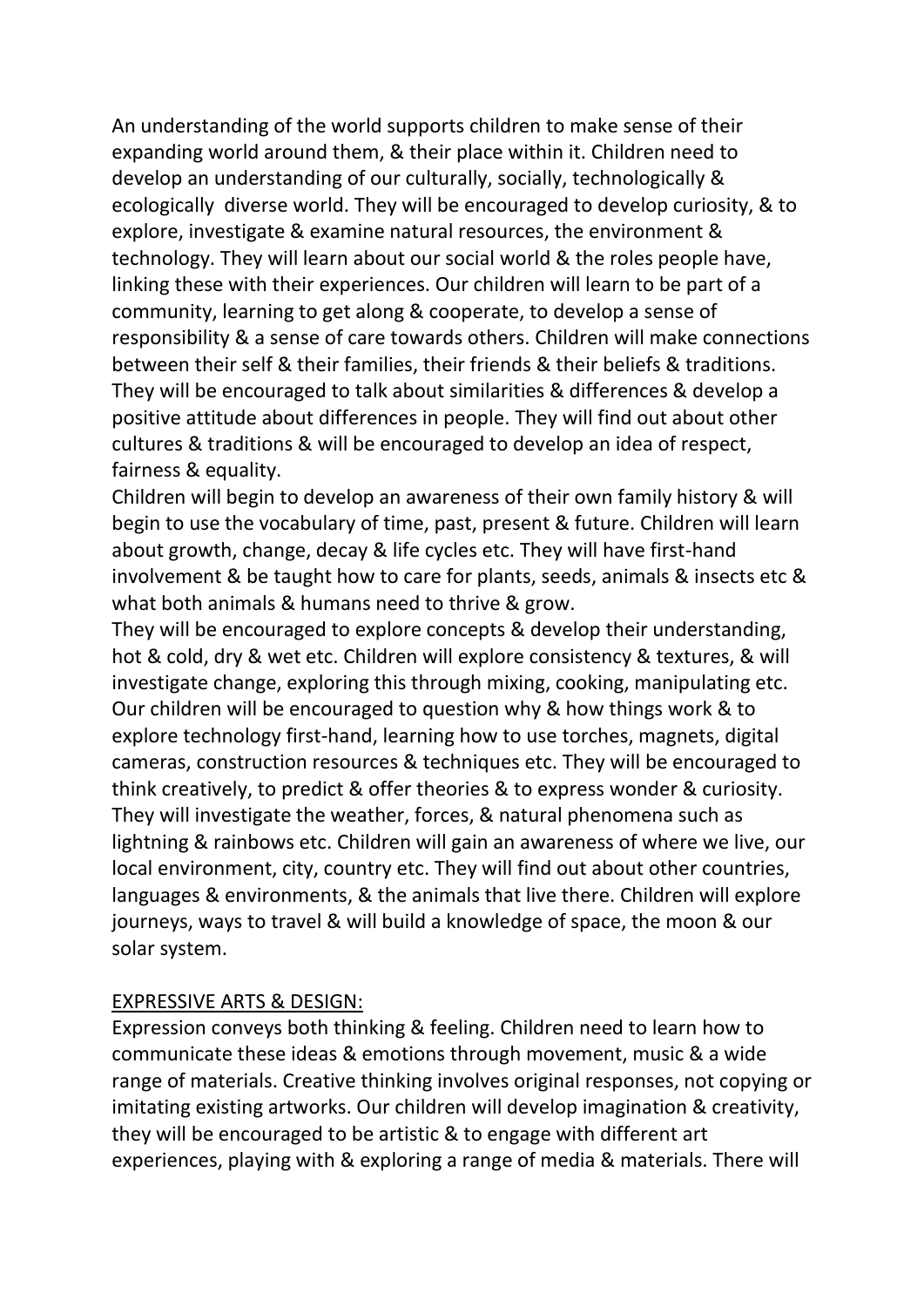be frequent opportunities to repeat & revisit experiences, developing depth of experience, & mastering tools, resources, materials & techniques. Children will be encouraged to be expressive; choosing their own resources, ways to use things etc. They will be encouraged to talk about their process, choices & posed 'what if' questions. Children will be taught fixing & joining techniques & how to use tools such as hole punch, scissors, glue sticks, etc. They will build simple models to represent or simply to join materials, always encouraged to develop their own ideas. Children will have a variety of opportunities to markmake & draw, & to mix & explore colour & shades, media, & eventually to represent. Children will be presented with activities & adult support to foster curiosity, exploration, the testing of ideas, & critical & sustained shared thinking.

Children will be encouraged & supported to collaborate in their play, & to work together, sharing ideas, planning & discussing. They will be encouraged to improvise, to develop imagination & participate in role play, small world, puppets & pretend play. They will learn to use props & build stories & scenarios around their play. Our children will learn & remember songs & rhymes, make up their own songs, join in with music making & exploring sounds. They will participate in performances, dance, move & respond to a variety of world music & will be encouraged to develop self-expression, to identify & voice their feelings & develop preferences.

The full Statutory Framework for the Early Years Foundation Stage can be found at; [Early years foundation stage \(EYFS\) statutory framework -](https://www.gov.uk/government/publications/early-years-foundation-stage-framework--2) GOV.UK (www.gov.uk)

For more information on Birth to 5 Matters, go to [www.birthto5matters.org.uk](http://www.birthto5matters.org.uk/)

More guidance on learning and child development is available for parent's and carers in the publication *'What to Expect When'* available at [www.foundationyears.org.uk](http://www.foundationyears.org.uk/)

Our preschool staff are experienced and skilled in supporting learning, they offer encouragement to develop independence & self-confidence while promoting cooperation, communication, problem solving and creativity. All our children are supported and encouraged to participate in small and large group activities. Games, resources, play opportunities and experiences are presented that facilitate and promote discovery, exploration, experimentation, imagination, decision making, and the practicing of new skills.

Outdoor activities contribute to children's health and well-being by aiding physical development and by giving them access to space and freedom.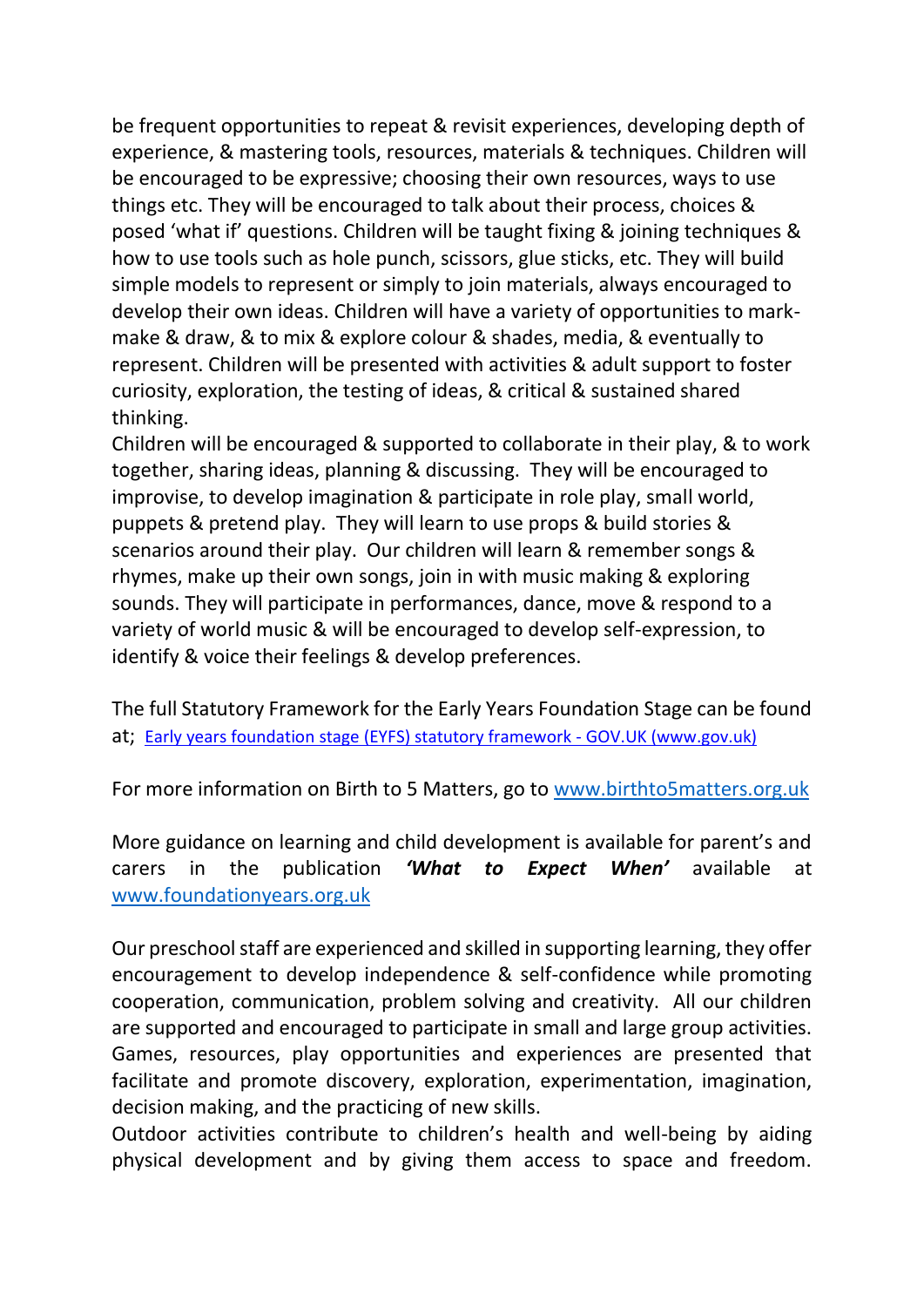Exploring, investigating and experiencing nature enhances their knowledge of the world around them; in fact, every part of the curriculum can be delivered outdoors. Therefore, every preschool session offers free access to outdoors; providing your child with a waterproof coat and wellington boots is desirable.

\**The standard of teaching and care at Preschool is assessed at regular intervals by the Office for Standards in Education (Ofsted). The most recent inspection report on the official Ofsted website.*

Every child at preschool has their own personal tray, their achievement book containing samples of work, observations, and photographs, are kept in here, together with their 'Learning' file. The staff will carefully monitor your child's development throughout the 'Foundation Stage', and progress is recorded in these individual 'Learning Journeys' and we very much value contributions from home.

(Your consent will be sought for us to take photographs of your child and these together with observations are key to planning future activities, ensuring all children's interests and developmental needs are recorded and met). \*Please note that these records are kept strictly confidential but are available to you at any time.

Shortly after starting preschool, all children are given a book-bag and are invited to choose books to take home and share, we find that this encourages early reading skills and provides a strong link between preschool and home. These books are changed weekly on a day specific to your child, or more often on request by putting the book-bag in the red book box next to the children's trays. Once your child turns 4 and if the staff feel they will benefit, they will move on to our shared Preschool/School reading scheme that gradually introduces key words.

# **POLICIES**

Copies of some of our policies are available on our website [www.clystvalleypreschool.org](http://www.clystvalleypreschool.org/) and on the 'Parents Information Board' in the hallway, and are always available to parents upon request.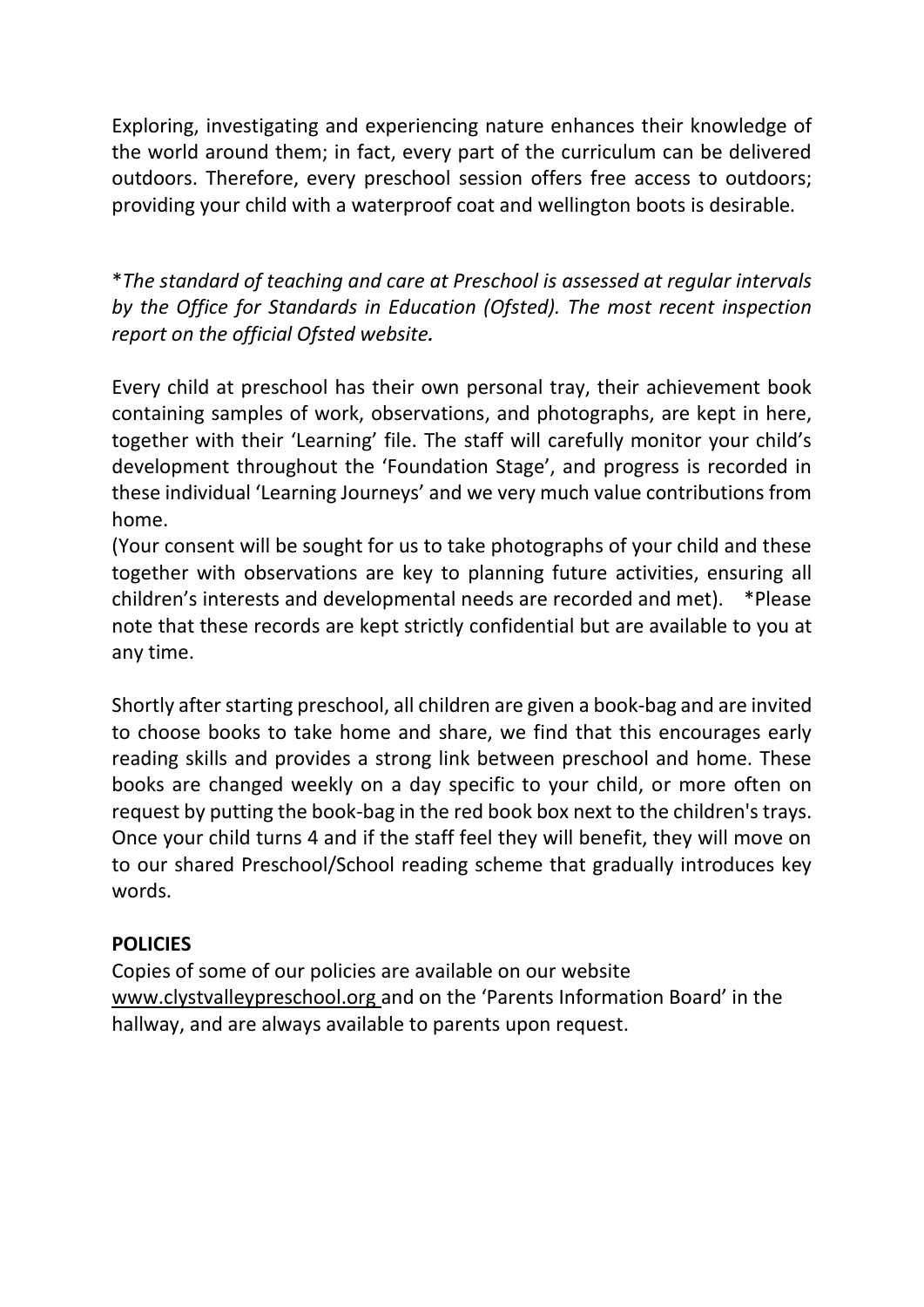The Committee, staff and parents work together to establish and adopt the groups policies and procedures, and all members have the opportunity to take part in the annual review and adoption of policies.

This review helps us to make sure that the policies are working, appropriate, and meet the needs of legislation and statutory requirements.

Working closely with parents helps us to make sure that the service provided at our setting is of a high quality; by constantly reviewing and evolving our practice we can make sure that being a member of the setting is an enjoyable and beneficial experience for each child and her/his family, and the wider community.

# **Information we hold about you and your child.**

We have procedures in place for the recording and sharing of information [data] about you and your child that is compliant with the principles of the General Data Protection Regulations (2018) as follows:

The data we collect is

- 1. Processed fairly, lawfully and in a transparent manner in relation to the data subject [you and your family]
- 2. Collected for specified, explicit and legitimate purposes and not further processed for other purposes incompatible with those purposes.
- 3. Adequate, relevant and limited to what is necessary in relation to the purposes for which data is processed.
- 4. Accurate and, where necessary, kept up to date.
- 5. Kept in a form that permits identification of data subjects [you and your family] for no longer than is necessary for the purposes for which the personal data is processed.
- 6. Processed in a way that ensures appropriate security of the personal data including protection against unauthorised or unlawful processing and against accidental loss, destruction or damage, using appropriate technical or organisational measures.

When you register your child with us we will provide you with a privacy notice that gives you further details of how we fulfil our obligations with regard to your data.

# **CHILDREN WITH SPECIAL EDUCATIONAL NEEDS**

We understand that every child is unique with individual needs; therefore, every child in the preschool can progress at their own rate in all areas of development. The preschool staff are experienced in working closely with professionals from outside agencies, such as Speech and Language therapists, Portage workers,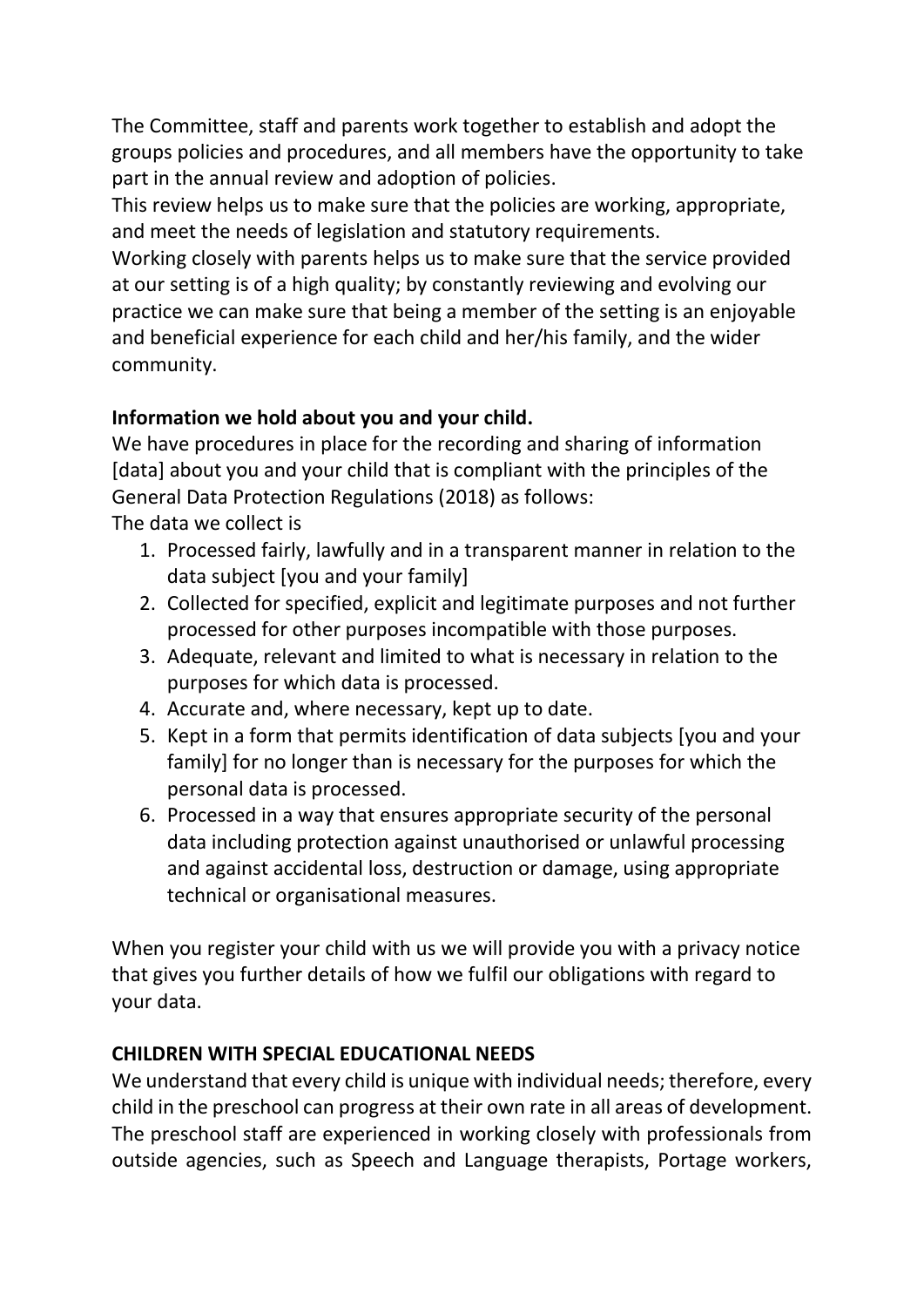Sensory Advisory Teachers and Educational Psychologists supporting a range of special needs. If you would like to discuss the group's ability to meet your child's needs, please talk to the Special Educational Needs and Disabilities Co-ordinator (SENDCO), **Alison Leaman,** a copy of our full **Inclusion Policy** is available on request.

#### **KEEPING HEALTHY & SAFE**

Children at the group are encouraged to be active, to understand the benefits of exercise and to develop an awareness of health, safety and taking risks. The importance of hygiene is also introduced and reinforced by activities, posters and stories.

## **FOOD AND DRINK**

Each preschool session offers a break for food and drink. We provide children with a variety of healthy, nutritious snacks, for example, one day we may offer grapes and cheese, another banana and breadsticks. To drink, children are offered milk, which is delivered fresh daily and water. (Fresh drinking water is available to the children throughout the session; we have a small water chiller/dispenser for the children to use.)

Please let us know of any dietary need and we will ensure that these are met.

Packed Lunches should also adhere to our **Healthy Eating Policy**, available on request, while a list of lunch ideas is provided on application, we ask parents **not** to include sweets or fizzy drinks in lunch boxes.

# *SICKNESS,MEDICATION AND ACCIDENTS*

In order to maintain the health and well-being of the children and staff, please avoid sending your child to preschool when they are suffering from any **contagious disease or condition,** this includes **Impetigo, Head lice, Threadworms, Conjunctivitis or sickness and diarrhoea, thank you.** 

The Pre-School is willing to administer any medication/inhaler etc. that your child requires, however authorisation and instructions must be put in writing and a medication record form completed stating medicine, dose, time required and staff member responsible. We will administer the medicine and verify the form each time. On collection of your child you will be asked to counter sign the record. Please speak to a preschool teacher if you have any questions.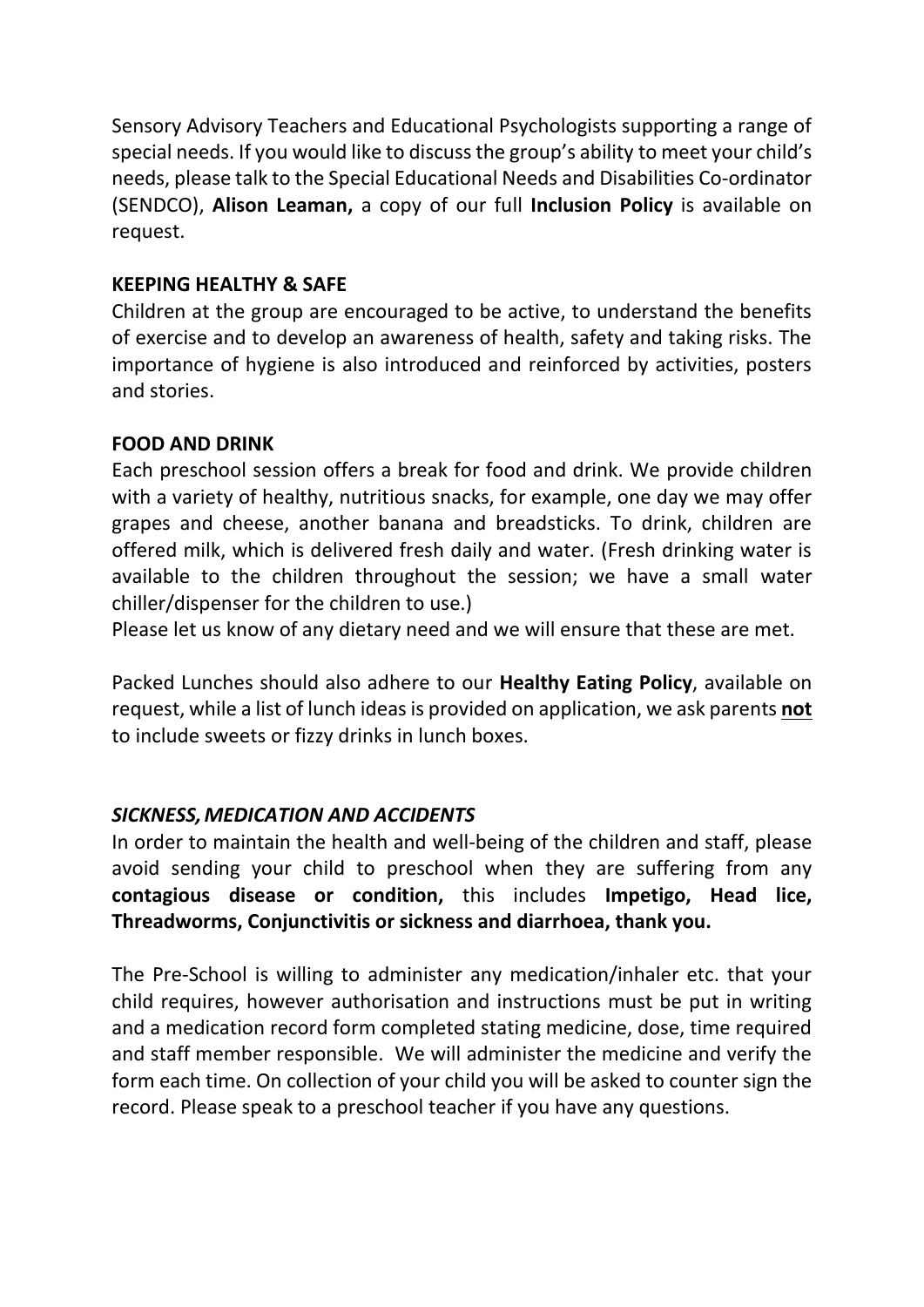All accidents and incidents will be recorded on individual pages and filed in the accident log; each child/accident has their own confidential sheet. Staff will note the nature of the accident, location, time, injury and treatment, the staff concerned will sign the form and will ensure the child's parent/carer is informed and signs the form to acknowledge the information.

On application, you will be required to notify the group of any allergies/medical needs/ regular medication etc. that your child has or needs. When your child is due to start preschool, you will be asked to supply this information again, on a 'This is Me' form. This ensures staff have relevant, up-to-date information.

# **KEEPING SAFE**

To ensure your child's safety, we will,

- Vet all staff applications and conduct full DBS checks.
- Undertake daily risk assessments, premises and equipment checks
- Ensure internet access is filtered, monitored and supervised.
- Purchase comprehensive insurance
- Ensure premises and garden is secure and access is restricted
- Ensure all visitors produce identification and sign in
- Keep full records of any accidents/incidents
- Keep a fully stocked First Aid box
- Ensure at least one staff member on duty is Paediatric First Aid trained
- Restrict access to kitchen area
- Ensure all staff are aware of any allergies or medical conditions.
- Undergo regular Fire Drills
- Access regular Child Protection /Safeguarding training
- Ensure appropriate cleaning regimes are followed to reduce the risk of Covid-19.

In addition, children will only be released into the care of a parent/carer or an authorised adult. A copy of our **Child Collection Policy** is available on request. .**Please note: all applications must have emergency contacts that we can contact at any time.**

Copies of our **Emergency Fire Drill Procedure**, **Health, Safety** and **Safeguarding Policies** are available on request.

# **BEHAVIOUR**

We believe that adults can be extremely powerful role models for children, the adults in the group will model considerate, consistent, caring and respectful behaviour at all times.